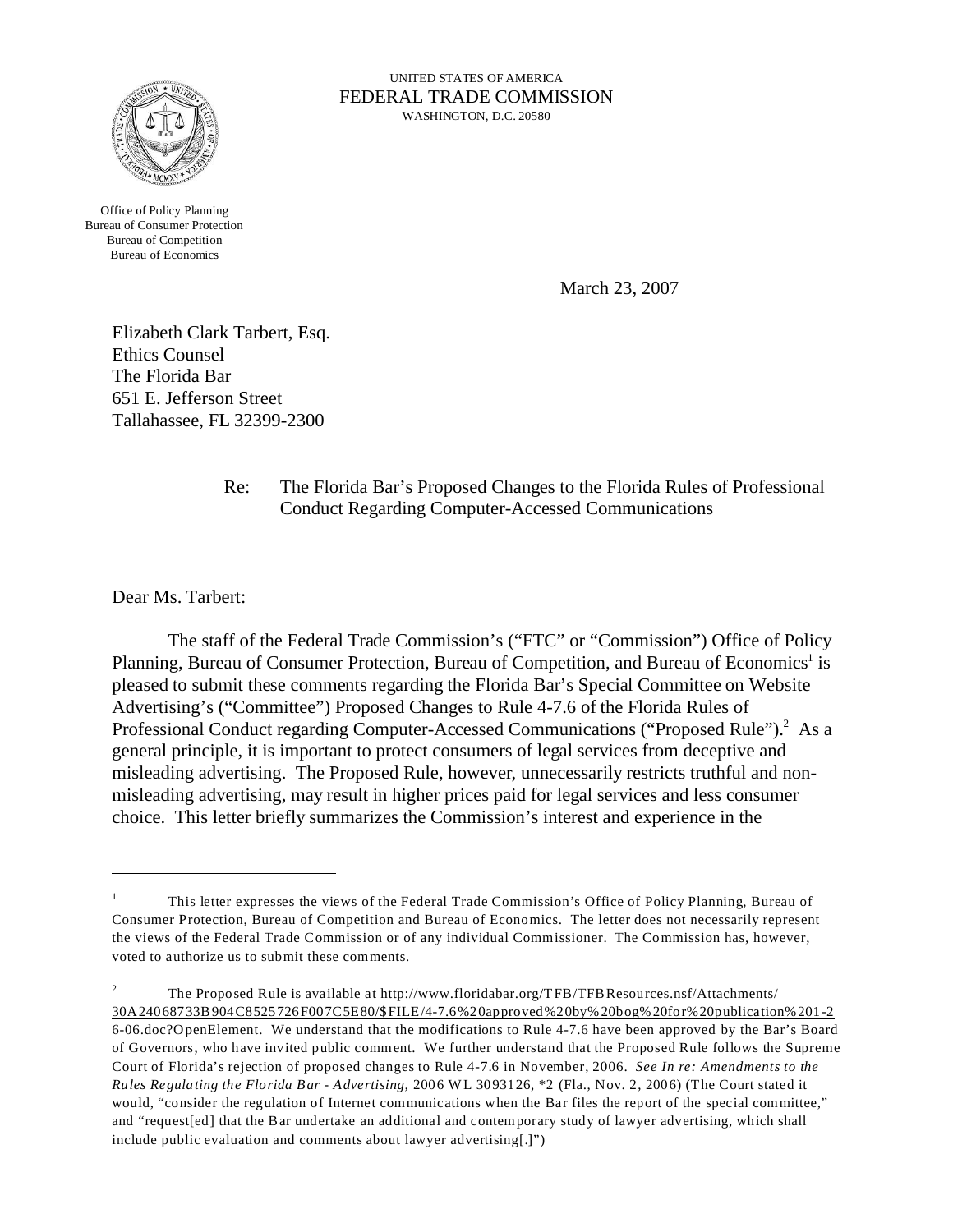Elizabeth Clark Tarbert, Esq. March 23, 2007 Page 2 of 7

regulation of attorney advertising and provides an analysis of the anticipated effects on consumers and competition of the Proposed Rule.<sup>3</sup>

## **Interest of the Federal Trade Commission**

The FTC enforces laws prohibiting unfair methods of competition and unfair or deceptive acts or practices in or affecting commerce, which includes primary responsibility for stopping deceptive advertising.<sup>4</sup> Pursuant to its statutory mandate, the Commission encourages competition in the licensed professions, including the legal profession, to the maximum extent compatible with other state and federal goals. In particular, the Commission seeks to identify and prevent, where possible, business practices and regulations that impede competition without offering countervailing benefits to consumers.<sup>5</sup> The Commission and its staff have had a longstanding interest in the effects on consumers and competition arising from the regulation of lawyer advertising and solicitation.<sup>6</sup> The FTC believes that while false and misleading advertising by lawyers should be prohibited, imposing overly broad restrictions that prevent the communication of truthful and non-misleading information that some consumers value is likely to inhibit competition and frustrate informed consumer choice. This position is supported by

<sup>&</sup>lt;sup>3</sup> Although this letter focuses on the policy implications of the Proposed Rule with respect to consumers and competition, the Bar may wish also to evaluate the Rule's prohibitions under First Amendment criteria. *See, e.g., Bates v. State Bar of Arizona*, 433 U.S. 350 (1977) (striking down bar prohibitions against attorney advertising in general)*; Central Hudson Gas & Elec. Corp. v. Public Serv. Comm'n of New York*, 447 U.S. 557, 566 (1980) (commercial speech regulations must be narrowly tailored to directly advance a substantial government interest); *see also Florida Bar v. Went for It*, 515 U.S. 618, 632 (1995) (commercial speech regulations must be in proportion to the interest served and be factored against other less-burdensome alternatives).

<sup>4</sup> Federal Trade Commission Act, 15 U.S.C. § 45.

<sup>5</sup> Specific statutory authority for the FTC's advocacy program is found in Section 6 of the FTC Act, under which Congress authorized the FTC "[t]o gather and compile information concerning, and to investigate from time to time the organization, business, conduct, practices, and management of any person, partnership, or corporation engaged in or whose business affects commerce," and "[t]o make public from time to time such portions of the information obtained by it hereunder as are in the public interest." *Id.*  $\S$  46(a), (f).

<sup>6</sup> *See, e.g.*, Letter from FTC Staff to the Rules of Professional Conduct Committee, Louisiana State Bar Association (Mar. 14, 2007), *available at<http://www.ftc.gov/opa/2007/03/fyi07225.htm>;* Letter from FTC Staff to the Office of Court Administration, Supreme Court of New York (Sept. 14, 2006), *available at* [http://www.ftc.gov/](http://www.ftc.gov/os/2006/09/V060020-image.pdf) [os/2006/09/V060020-image.pdf](http://www.ftc.gov/os/2006/09/V060020-image.pdf); Letter from FTC Staff to the Professional Ethics Committee for the State Bar of Texas (May 26, 2006), *available at* <http://www.ftc.gov/os/>2006/05/V060017CommentsonaRequestforAnEthics OpinionImage.pdf; Letter from FTC Staff to Committee on Attorney Advertising, the Supreme Court of New Jersey (Mar. 1, 2006), *available at* <http://www.ftc.gov/be/V060009.pdf>; *see also, e.g.,* Letter from FTC Staff to Robert G. Esdale, Clerk of the Alabama Supreme Court (Sept. 30, 2002), *available at* <http://www.ftc.gov/be/v020023.pdf>. In addition, the staff has provided its comments on such proposals to, among other entities, the Supreme Court of Mississippi (Jan. 14, 1994); the State Bar of Arizona (Apr. 17, 1990); the Ohio State Bar Association (Nov. 3, 1989); the Florida Bar Board of Governors (July 17, 1989); and the State Bar of Georgia (Mar. 31, 1987). *See also* Submission of the Staff of the Federal Trade Commission to the American Bar Association Commission on Advertising (June 24, 1994) (available online as attachment to Sept. 30, 2002, Letter to Alabama Supreme Court, *supra*).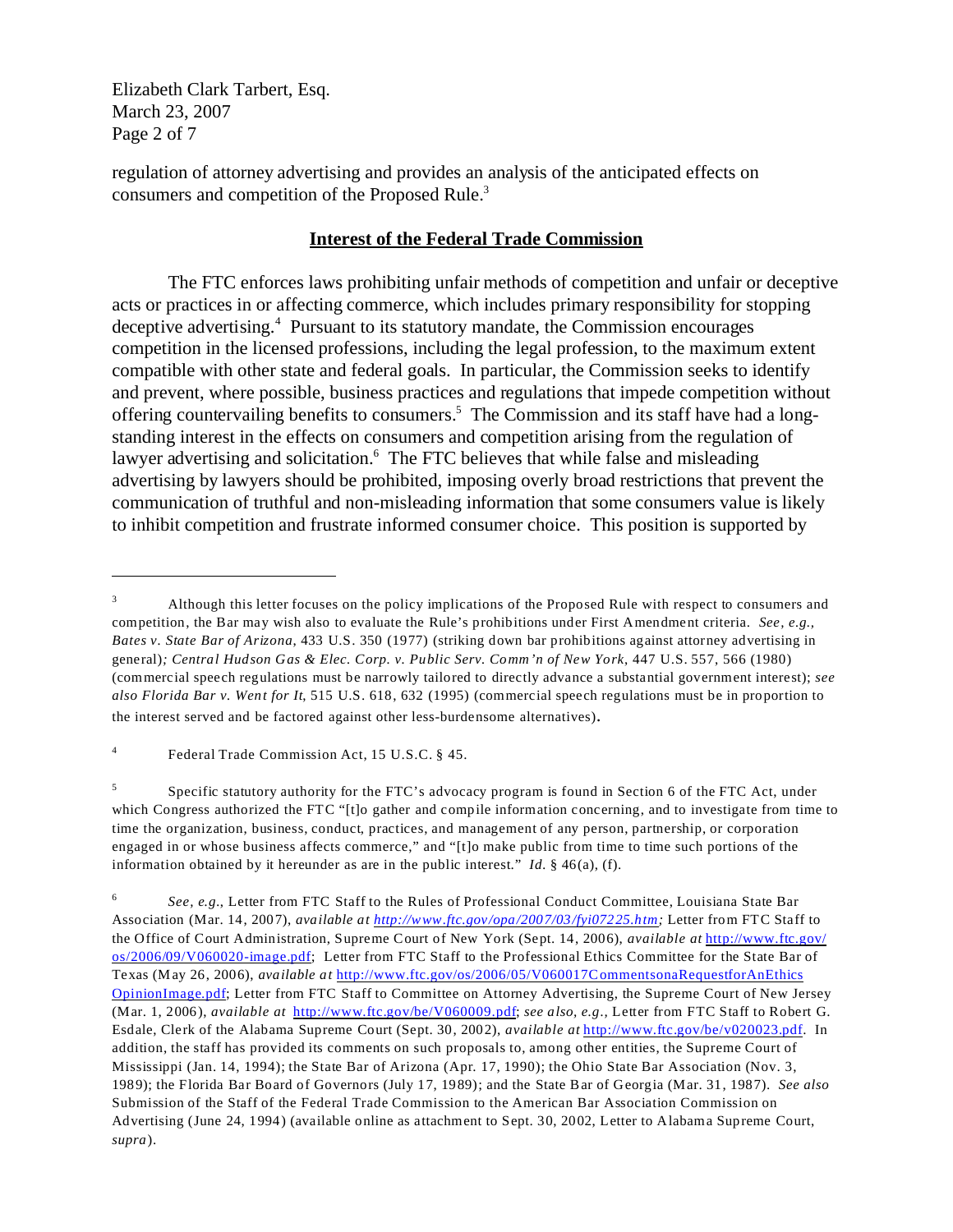Elizabeth Clark Tarbert, Esq. March 23, 2007 Page 3 of 7

research indicating that overly broad restrictions on truthful advertising may adversely affect prices paid and services received by consumers.<sup>7</sup>

## **Likely Effects of the Proposed Rule**

Currently the rule regarding computer-accessed communications classifies all Internet websites as "information provided to a prospective client at the prospective client's request."<sup>8</sup> The Proposed Rule would subject homepages, websites except for homepages ("websites"),<sup>9</sup> emails, and other computer-accessed communications to rule 4-7.2 regarding attorney advertising, which prohibits attorney advertisements from containing: (1) unverified comparisons of the lawyer's or law firm's services with other lawyer's services,<sup>10</sup> and descriptive statements describing or characterizing the quality of the lawyer's services;  $\frac{11}{2}$  (2) statements referring to past successes or results obtained;<sup>12</sup> and (3) testimonials.<sup>13</sup> Although the Proposed Rule exempts websites from some of the restrictions in Rule 4-7.2 if specific disclaimers are made, FTC Staff believes that it is likely to restrict unnecessarily the dissemination of truthful and non-misleading information on homepages and websites.<sup>14</sup> The Florida Rules of Professional Conduct already prohibit false, misleading, or deceptive communications and prohibit attorneys from engaging in

8 *See* Rule 4-7.6(b)(3).

<sup>9</sup> The Comment to Proposed Rule 4-7.6 distinguishes a homepage from other webpages (*compare* Rule 4- 7.6(b)(1) and Rule 4-7.6(b)(2)) based on the degree of consumer initiation required to obtain the content provided. Thus, Rule 4-7.6(b)(2) allows attorneys to place testimonials, statements of past success, and descriptive statements on "websites except for homepages," as long as they are accompanied by specified disclosures. For information on how to present online disclosures most usefully to consumers while not unnecessarily burdening attorneys and law firms, the Committee may wish to consult FTC guidance concerning how to disclose clearly and conspicuously information in the on-line context. *See generally,* Federal Trade Commission, Dot Com Disclosures: Information about Online Advertising (May 2000) available at [http://www.ftc.gov/bcp/conline/pubs/buspubs/dotcom index.pdf](http://www.ftc.gov/bcp/conline/pubs/buspubs/dotcom/index.pdf).

<sup>7</sup> *See, e.g.* Timothy J. Muris, *California Dental Association v. Federal Trade Commission: The Revenge of Footnote 17,* 8 Supreme Court Economic Review 265, 293-304 (2000) (discussing the empirical literature on the effect of advertising restrictions in the professions); *In the Matter of Polygram Holdings, Inc, et al*; FTC Docket No. 9298 (F.T.C. 2003), at 38 n.52 (same); Frank H. Stephen & James H. Love, *Regulation of the Legal Professions,* 5860 Encyclopedia of Law and Economics 987, 997 (1999), available at<http://encyclo.findlaw.com/5860book.pdf> (Empirical studies demonstrate that restrictions on attorney advertising have the effect of raising fees); Submission of the Staff of the Federal Trade Commission to the American Bar Association Commission on Advertising, June 24, 1994, at 5-6 (available online as attachment to Sept. 30, 2002, Letter to Alabama Supreme Court), *supra*.

<sup>10</sup> *See* Rule 4-7.2(c)(1)(I).

<sup>&</sup>lt;sup>11</sup> *See* Rule 4-7.2(c)(2).

<sup>12</sup> *See* Rule 4-7.2(c)(1)(F).

<sup>13</sup> *See* Rule 4-7.2(c)(1)(J).

<sup>&</sup>lt;sup>14</sup> We also note that application of these restrictions to other forms of attorney advertising is also likely to deprive Florida consumers of truthful, non-misleading information.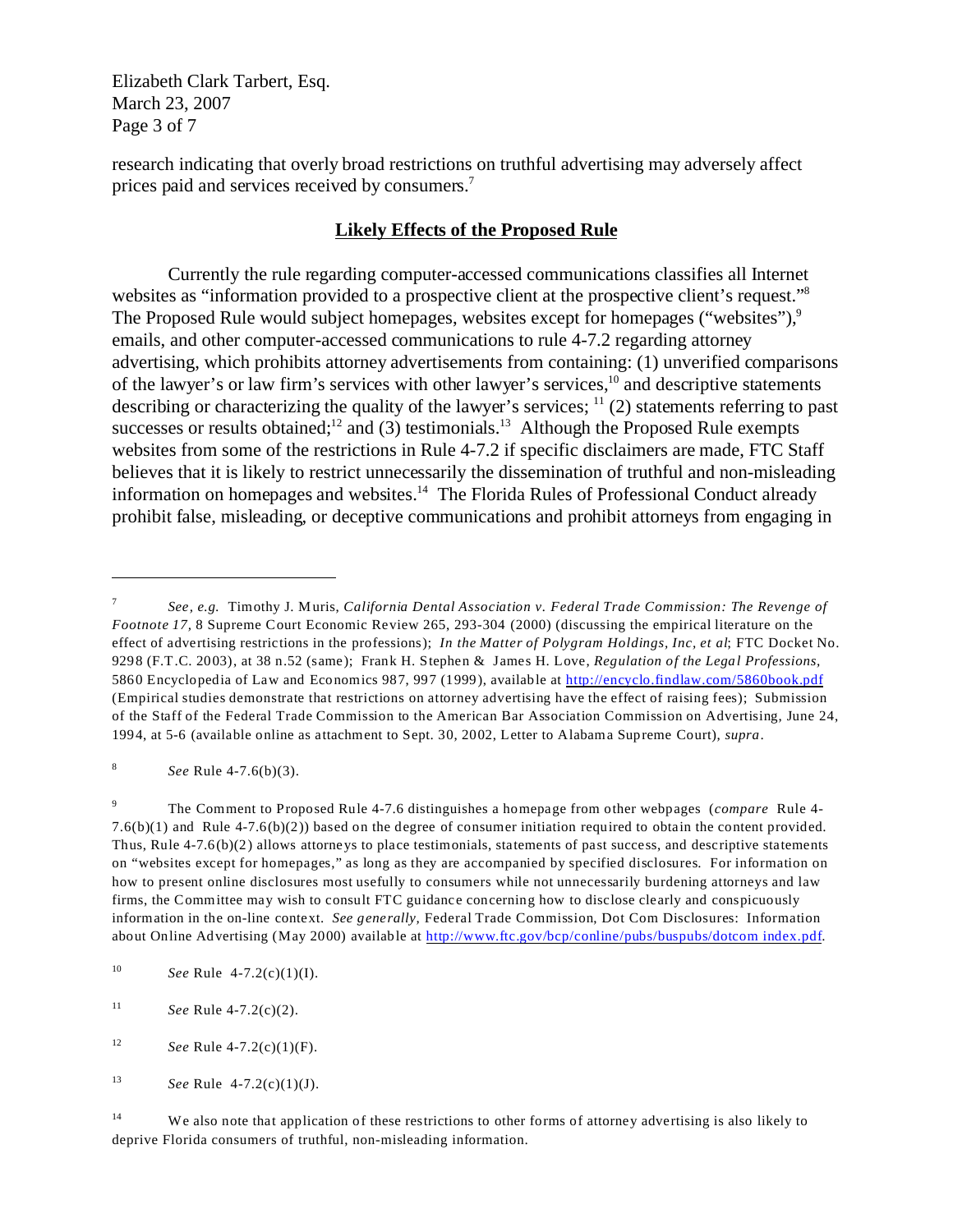Elizabeth Clark Tarbert, Esq. March 23, 2007 Page 4 of 7

any dishonest, fraudulent, and deceitful conduct and misrepresentations.<sup>15</sup> Because the Bar has safeguards in place to protect consumers, FTC Staff recommends adopting a less restrictive alternative than those proposed which constrain truthful, non-misleading statements in computeraccessed communications.

First, the Proposed Rule would prohibit comparative claims that have not been objectively verified from appearing in any forms of computer-accessed communications<sup>16</sup> and prohibit descriptive statements from appearing on computer-accessed communications other than websites.<sup>17</sup> Comparative advertising can encourage improvement and innovation in the delivery of services and benefit consumers with assistance in making rational purchase decisions.<sup>18</sup> Requiring that comparative claims be substantiated can, of course, serve consumers by helping to ensure that claims are not misleading. But if substantiation is demanded for representations that, although not misleading, concern subjective qualities that are not easy to measure and for which substantiation may not normally be expected, then messages that consumers may find useful may be barred. To the extent that the Proposed Rule's broad restrictions might be based on a concern that unsubstantiated comparisons and descriptions could mislead consumers, the concern would be better addressed by a rule requiring that advertising claims that consumers would normally expect to be substantiated, must be substantiated.<sup>19</sup>

Second, the Proposed Rules would prohibit reporting past success on homepages and electronic solicitations, pursuant to Rule 4-7.2(c)(1)(F).<sup>20</sup> Many lawyers and law firms (including both Florida-based law firms and multi-jurisdictional law firms with offices in Florida) post on main homepages announcements, press releases, and other stories that involve client representations that consumers may find informative. Similarly, lawyers often announce their

<sup>15</sup> *See* Rule 4-7.2(c)(1) and Rule 8.4(c), respectively.

<sup>&</sup>lt;sup>16</sup> *See* Rule 4-7.2(c)(1)(I) as applied through Rule 4-7.6.

<sup>&</sup>lt;sup>17</sup> Proposed Rule 4-7.6(b)(2)(C) states that websites may contain factually verifiable statements describing or characterizing the quality of the lawyer's services if, either alone or in the context in which they appear, such statements are not otherwise misleading.

<sup>18</sup> *See* Letter from Federal Trade Commission to the New Jersey Supreme Court's Committee on Attorney Advertising (Nov. 9, 1987), *available at* 1987 WL 874590.

<sup>&</sup>lt;sup>19</sup> In addition, it is not entirely clear whether literally accurate descriptions (such as advertising that an attorney is listed among *"Super Lawyers"* or *"America's Best Lawyers,"* or that a lawyer has earned a "highest" "AV" ranking awarded by *Martindale-Hubbell*) that may appear on a lawyer's homepage, website, e-mail or other advertisement will now be barred either as improper comparisons or as descriptive monikers that imply an ability to obtain future results. Such information may benefit consumers so long as it is neither false nor misleading.

<sup>&</sup>lt;sup>20</sup> Proposed Rule 4-7.6(b)(2)(A) would allow statements of past success on websites except for homepages if that statement is accompanied by the following disclaimer: "Not all results are provided, the results are not necessarily representative of results obtained by the lawyer, and a prospective client's individual facts and circumstances may differ from the matter in which the results are provided."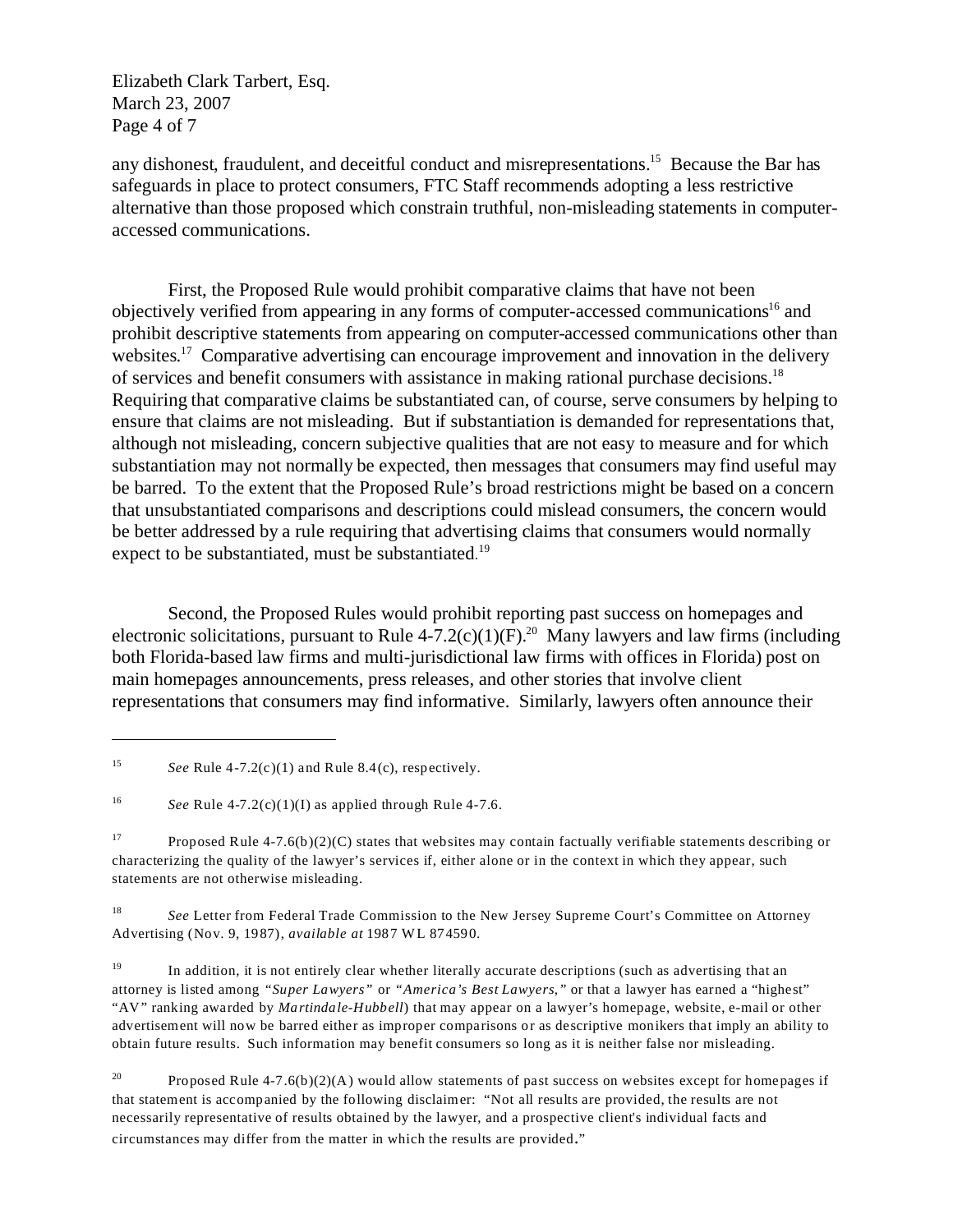Elizabeth Clark Tarbert, Esq. March 23, 2007 Page 5 of 7

achievements via e-mail and web-log ("blog") reporting. Such communications may be truthful and non-misleading and can help consumers in assessing the caliber or personal style of a lawyer or law firm.

Third, the Proposed Rule would prohibit attorneys from using any testimonials on their homepages and electronic solicitations.<sup>21</sup> Testimonials and information about previous representations can convey valuable information to consumers and help spur competition. Accordingly, the FTC Staff recommends that they be prohibited only if the endorsement, testimonial, or other information deceives consumers. As explained in the FTC's Endorsement Guides, a consumer testimonial is likely to be deceptive if the experience described is not the consumer's actual experience or is not representative of what consumers generally experience.<sup>22</sup>

The FTC Staff is also concerned that the Proposed Rule would require all computeraccessed communications except for homepages and websites to be filed with and reviewed by the Bar, which is comprised of competing attorneys, for compliance, evaluation and approval.<sup>23</sup> Bar opinions of non-compliance with the Proposed Rule will result in the attorney being notified that dissemination of the computer-accessed solicitation may result in professional discipline. In this manner, the advertising rules likely compel substantial compliance because non-complying attorneys would face serious risks to their livelihoods.

The FTC supports legitimate industry self regulation because, when implemented properly, it can benefit consumers and competition.<sup>24</sup> However, there are risks to competition when one group of competitors regulates another. For example, attorneys reviewing advertisements and solicitations may have the incentive, and would have the ability, to limit advertising by competitors to soften competition rather than to protect consumers.<sup>25</sup> This is

<sup>&</sup>lt;sup>21</sup> Proposed Rule 4-7.6(b)(2)(B) would allow testimonials on websites except for homepages if the testimonial is accompanied by the following disclaimer: "Not all clients have provided testimonials, the results are not necessarily representative of results obtained by the lawyer, and a prospective client's individual facts and circumstances may differ from the matter in which the testimonials are provided."

<sup>&</sup>lt;sup>22</sup> See generally Federal Trade Commission, Guide Concerning the Use of Endorsements and Testimonials in Advertising, 16 C.F.R. Part 255. As part of the Commission's regulatory review of its Endorsement Guides, the Commission is presently seeking public comment to the Guides.

<sup>23</sup> *See* Rules 4-7.7.6(c), 4-7.7, and 4-7.8. This concern extends to all forms of advertising that are subject to review, pre-approval, and approval under Rule 4-7. The FTC Staff recommends that the Bar address the impact of this rule on consumers when it undertakes the "additional and contemporary study of lawyer advertising" as mandated by the Supreme Court of Florida.

<sup>24</sup> *See, e.g.,* Deborah Platt Majoras, "Self Regulatory Organizations and the FTC," Address to the Council of Better Business Bureaus (Apr. 11, 2005), (available at [http://www.ftc.gov/speeches/majoras/050411selfregorgs.pdf\).](http://www.ftc.gov/speeches/majoras/050411selfregorgs.pdf).)

 $^{25}$  Our concern about the policy and competitive constraints it imposes extends to the screening and approval requirements of all attorney advertising as described in Rule 4-7.7.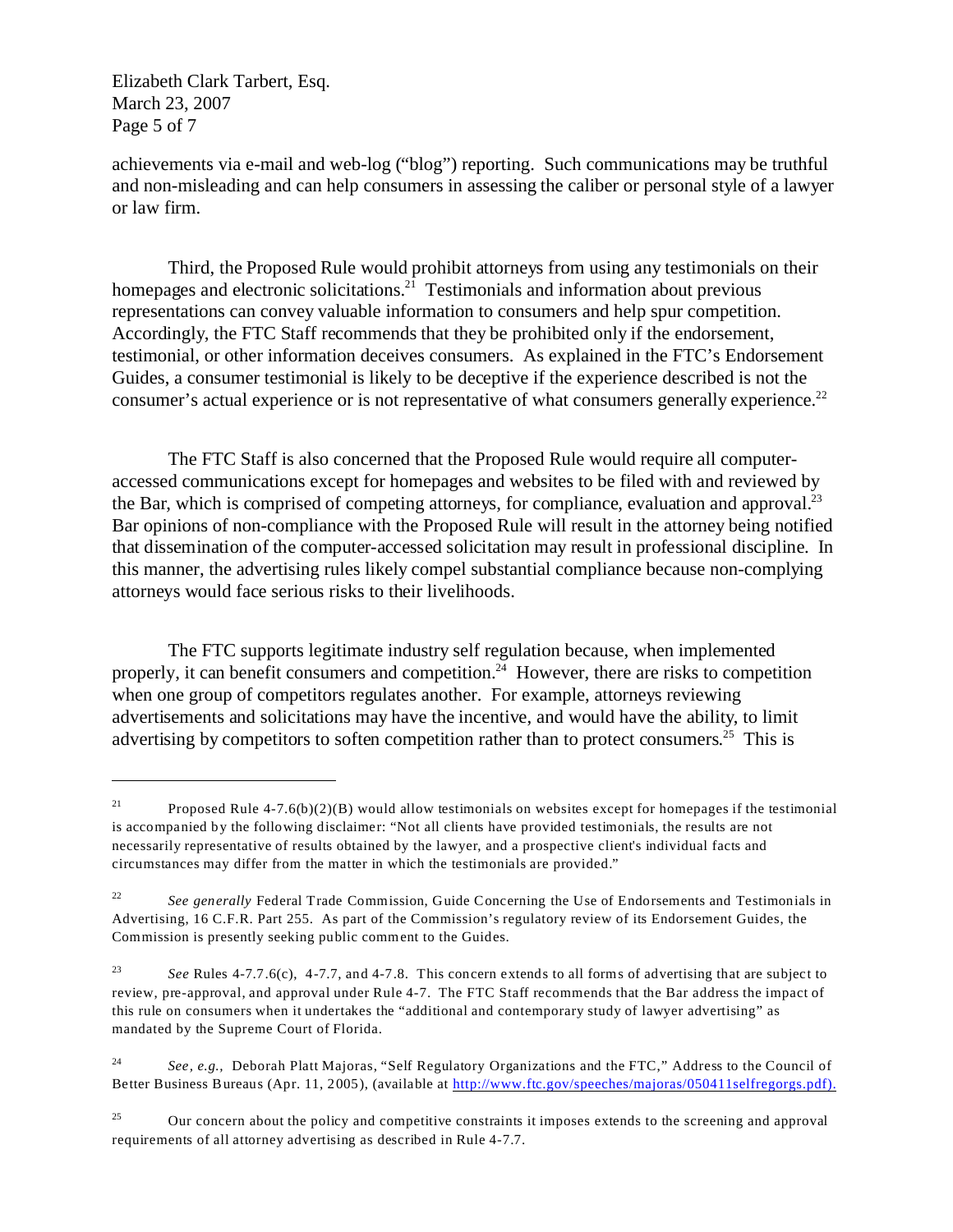Elizabeth Clark Tarbert, Esq. March 23, 2007 Page 6 of 7

especially true given that advertisements and solicitations as defined may include those sent by out-of-state attorneys to Florida residents. The FTC Staff is concerned that any potential benefits from such extensive filing, disclosure, and review requirements would be outweighed by the detrimental effect that such a regulatory obligation might have upon competition.<sup>26</sup> The FTC Staff encourages the Committee to revise the Rules so as to exclude such communications from this form of review.

\* \* \*

In conclusion, the FTC Staff believes that while deceptive and misleading advertising by lawyers should be prohibited, restrictions on advertising that are specifically tailored to prevent nothing other than deceptive claims provide the optimal level of protection for consumers. Consumers benefit from robust competition among attorneys and from important price and quality information that advertising and solicitation can provide. Rules that unnecessarily restrict the dissemination of truthful and non-misleading information are likely to limit competition and harm consumers of legal services in Florida.

Respectfully submitted,

Maureen K. Ohlhausen, Director Office of Policy Planning

Lydia B. Parnes, Director Bureau of Consumer Protection

<sup>&</sup>lt;sup>26</sup> Due to the risk of anticompetitive behavior, a leading antitrust treatise advocates subjecting any governmental agency made of members of the profession that it regulates to direct and active governmental supervision. *See* AREEDA & HOVENKAMP, I ANTITRUST LAW 1227a, at 500 (2d ed. 2000) ("Without reasonable assurances that the body is far more broadly based than the very persons who are to be regulated, outside supervision seems required.")